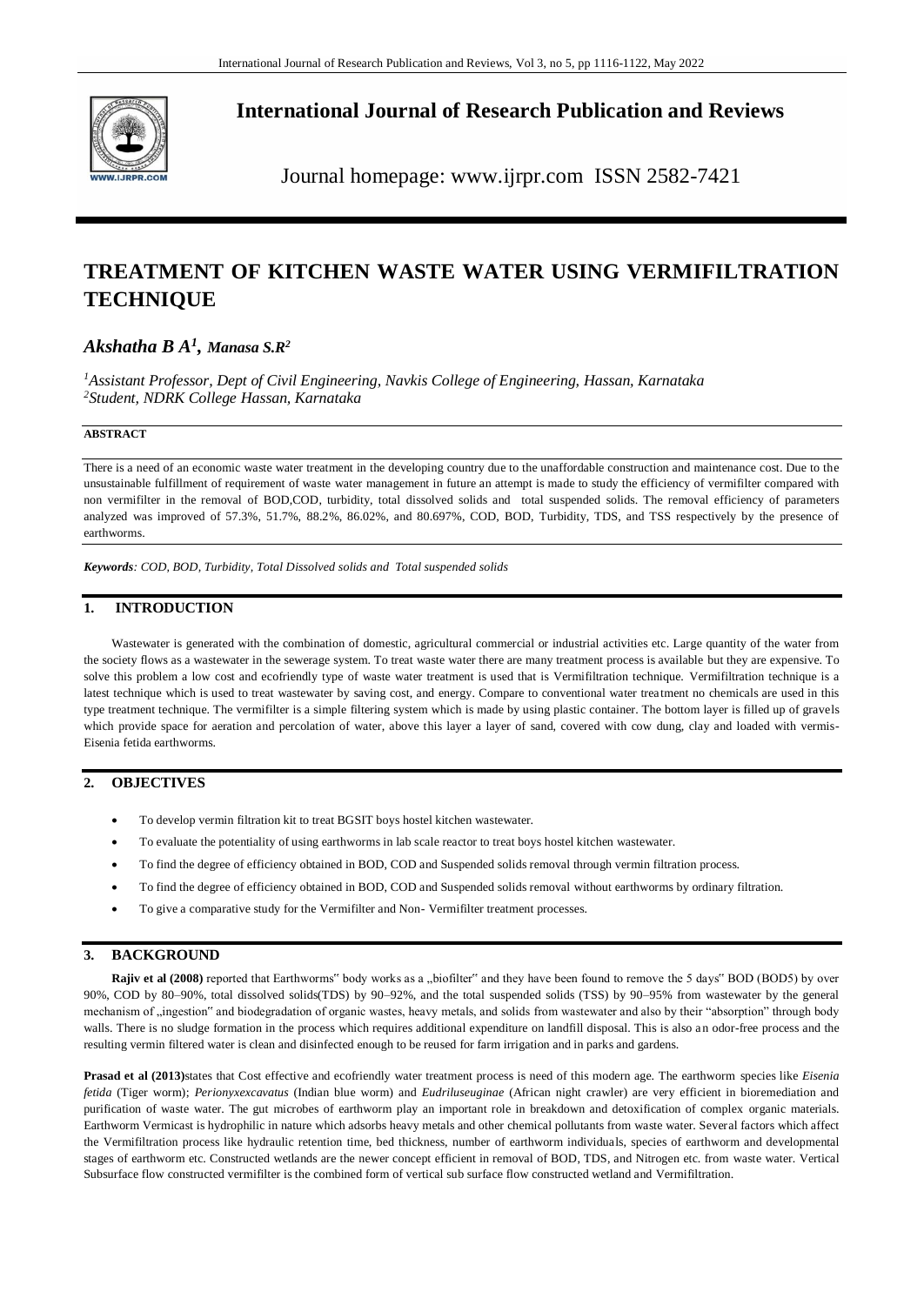**Manyuchi et al (2013)** reported that Vermifiltration was used for treatment of sewage wastewater using the Eisenia fetida earthworm species. The earthworms" gut acted as a bioreactor and they reduced the sewage wastewater solid and liquid organic wastes through ingestion and expelling these as vermicompost. 500 earthworms were used in the vermifilter over a 5 period of days. The treated water pH increased from being acidic to neutral. The sewage wastewater biological oxygen demand (BOD5), chemical oxygen demand (COD), total dissolved and soluble solids (TDSS) and turbidity decreased by 98%, 70%, 95% and 98% respectively through Vermifiltration. Vermifiltration significantly decreased the sewage water physicochemical parameters compared to an ordinary bio-filter without earthworms. The vermi-treated sewage water compared well with the set standards for irrigation water. Vermifiltration technology can therefore be applied as an environmentally friendly technique for sewage water treatment for irrigation purposes.

### **4. EXPERIMENTAL INVESTIGATION**

#### **A. Experimental Setup**

The study was carried out in a Vermiculture kit of size 35cm of diameter and 50cm height. The Vermiculture kit contained about 20 to 22kg of gravels with a layer of sand, each of about 3cm garden soils on top. This forms the vermifilter bed. It has provisions to collect the filtered water at the bottom in a chamber which opens out through a pipe. Above the chamber lies the metal mesh supported by the pillars to allow only water to trickle down while holding gravels above the bottom most layers is made of gravel aggregates of size 20mm and this layer fills up to a thickness of 10cm, above this lies the gravel of size 10mm, these gravel layer fills up to a depth of 10cm, above this there is a mixed layer of sand and 5mm aggregates for about 12cm in thickness. A wire mesh is provided on this layer. On the top of this, there is soil layer for about 3cm. In the top most layer of the filter system, bed material placed in which Earthworms were released.

As the earthworms play the critical role in wastewater purification their number and population density (biomass) in soil, maturity, and health are important factors. This may range from several hundred to several thousands. There are reports about 8–10,000 numbers of worms per cubic meter of the worm bed and in quantity (biomass) as 10 kg per cubic meter (cum) of soil for optimal function .In this experiment we started with 200 worms in the soil bed.

The inflow is given with the help of PVC drum containing boys hostel kitchen wastewater kept on an elevated platform just near the vermifilter kit. The PVC drums had tap at the bottom to which an irrigation system consisted of simple 10mm diameter pipe with holes for trickling water that allowed uniform distribution of wastewater on the soil surface. Kitchen wastewater from the drum flowed through the irrigation pipes by gravity. The wastewater percolated down through various layers in the vermifilter bed passing through the soil layer inhabited by earthworms, the sandy layer and the gravels. The water was collected at the bottom chamber of the kit. The next day this treated wastewater from the kit were collected and analyzed for BOD, COD, pH, turbidity, TSS and TDS. Figure 1 and 2 Schematic Diagram of Vermifiltration Unit and Experimental Set up of Vermifiltration Kit respectively

- The main sources of wastewater are from almost all the stages of washing glossaries.
- Waste streams are also generated from the various utilities such as washing of rice, floor washing, and all kinds of grams.
- The wastewater for the experiment work was collected from the boys" hostel kitchen.
- Wastewater was collected using cans of capacity 5 liters and transported to BGSIT College that day itself for analysis which is stored in incubator.
- Influent untreated wastewater is analyzed for parameters like pH, turbidity, COD, BOD, TSS and TDS during the study period as per standard methods.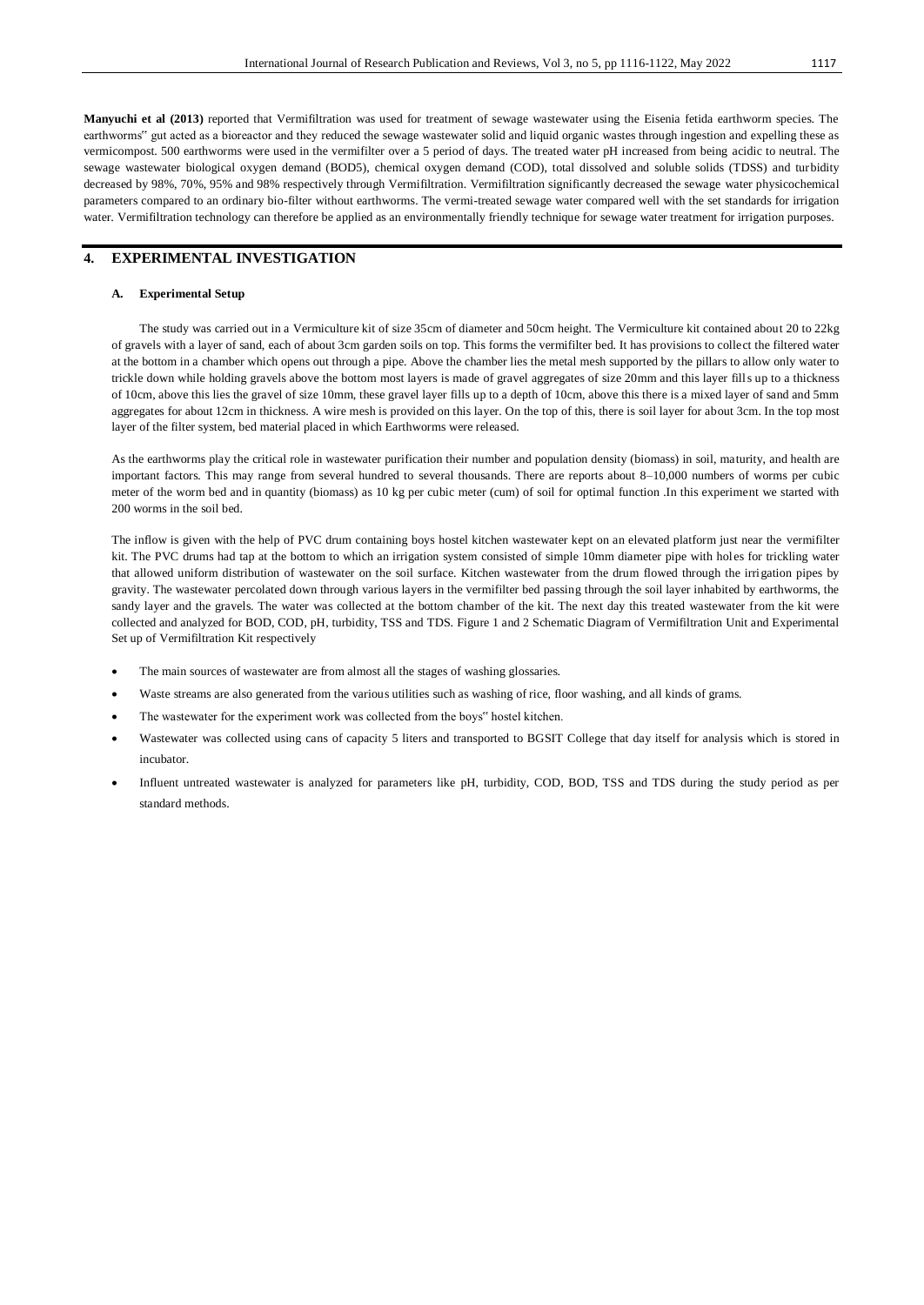

**Figure 1: Schematic Diagram of Vermifiltration Unit**



**Figure 2: Experimental Set Up of Vermifiltration Kit**

#### **B. Earthworm Species Used In The Study**

The species of earthworm used in this study was collected from Hemmanahalli, Maddur tq. Mandya District. Earthworms are cultivated in Hemmanahalli Maddur tq. Mandya District for the purpose of vermicomposting. Earthworms were present extensively in red soil which was collected using a polythene bag along with soil and manure which there were present.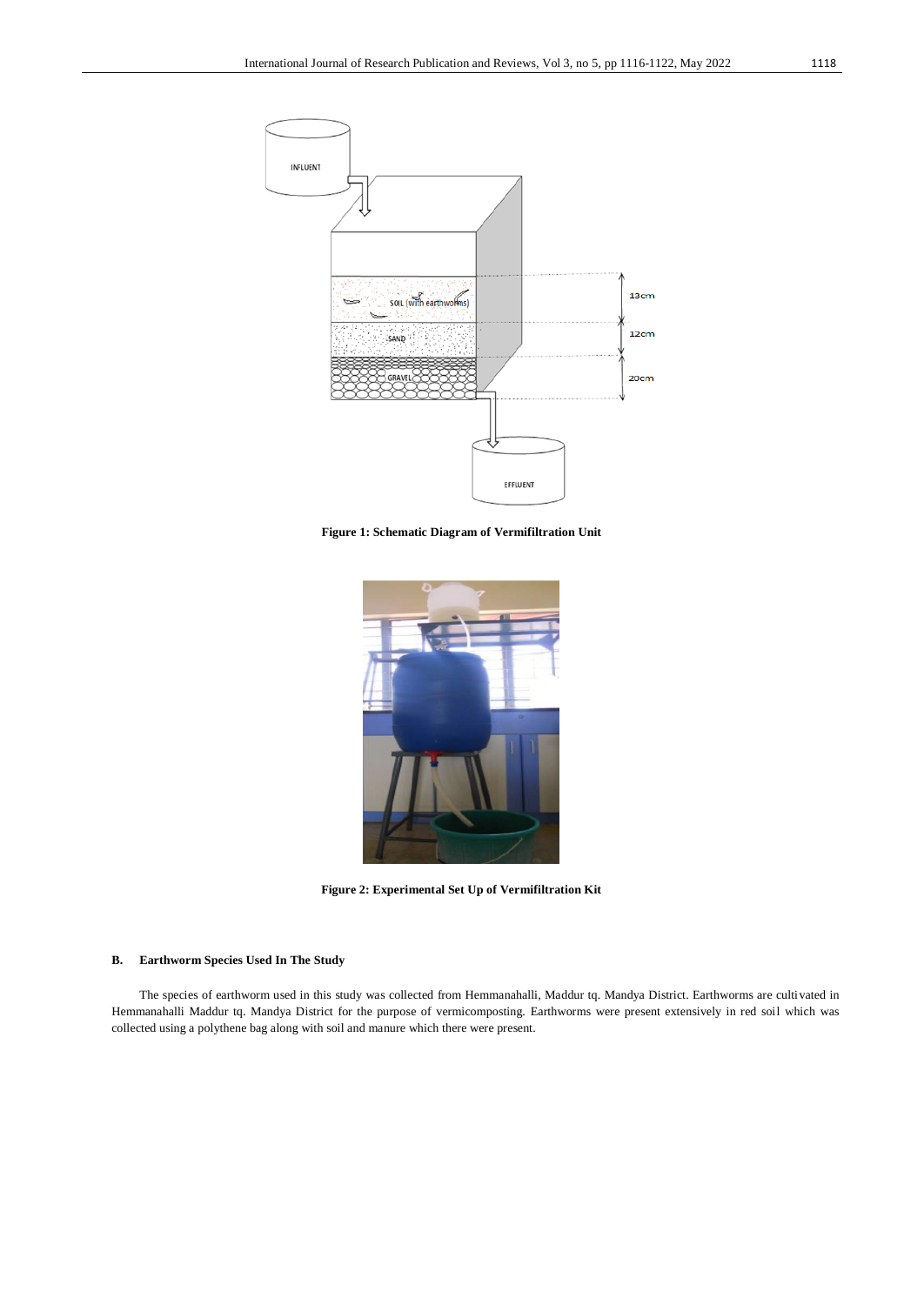

**Figure 3: Earthworms Used in Study**

Then collected earthworms were kept in the same room for adjusting it to the lab environment, and allowed them to Vermifiltration unit. For initial purpose of their rapid growth small amount of cow dung was given to earthworms. In this study, Eisenia fetida, commonly known as red wrigglers or tiger worm is used. Figure 3 shows Earthworms used in the study.

### **5. RESULTS**

**A. Variation of pH Value in Treated Wastewater**



**Chart 1: Variation in pH Value for different time duration.**

Results indicated that the pH value of raw wastewater is almost neutralized by the earthworms in the vermifilter unit. The pH value of treated wastewater without earthworms also improved but it was not consistent throughout the experiment. Chart 1 shows the variation in pH value.

#### **B. Removal of Turbidity**



**Chart 2: Variation in Turbidity for different time duration.**

Results indicated that the average reduction in turbidity by earthworms is over 88.2% while that without earthworms in the control unit is also significantly high and over 83.77%. It appears that the filter media of the unit also plays very important role in turbidity removal by adsorption of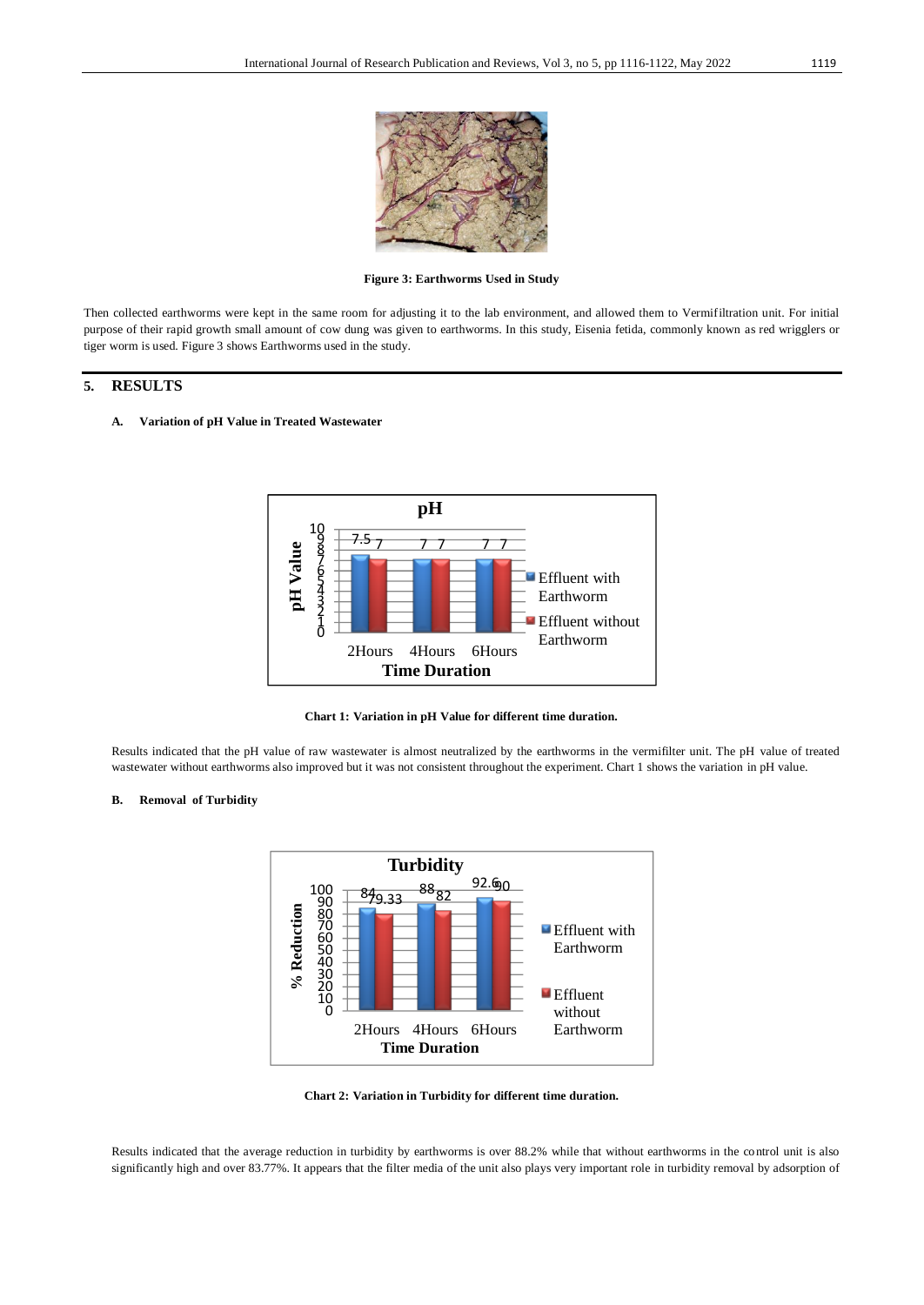suspended particles on the surface of the soil, sand and the gravels. Turbidity of treated wastewater is affected by HLR. Chart 2 shows variation in turbidity for different time duration.

#### **C. Removal of Total Suspended Solids**

Results showed that the earthworms can significantly remove the suspended solids from the wastewater by over 80.697%, which in the non vermifilter unit is over 77.2% only. Chart 3 shows variation in Total Suspended Solids for different time duration. Chart 3 shows Variation in Total Suspended Solids for different time duration.



**Chart 3: Variation in Total Suspended Solids for different time duration.**

#### **D. Removal of Total Dissolved Solids**



**Chart 4: Variation in Total Dissolved Solids for different time duration**

Total suspended solids (TSS) and total dissolved solids (TDS) showed drastic reduction during control and Vermifiltration process. The total reduction in TDS content was about 86.02% in Vermifiltration unit and that was significantly higher than total removal in control unit, i.e. 81.73%. Results thus clearly suggested the capability of earthworms to remove solid fractions of wastewater during vermi-bio filtration processes. The non vermifilter unit showed a gradual removal of TDS during treatments process while in Vermifiltration unit TDS removed sharply during initial stages of the experiment thereafter; the removal process was more or less steady till last observation. The difference between both units could be due to difference in biological components and working capabilities of both units. Chart 4 shows Variation in Total Dissolved Solids for different time duration.

#### **E. Removal of Total Dissolved Solids**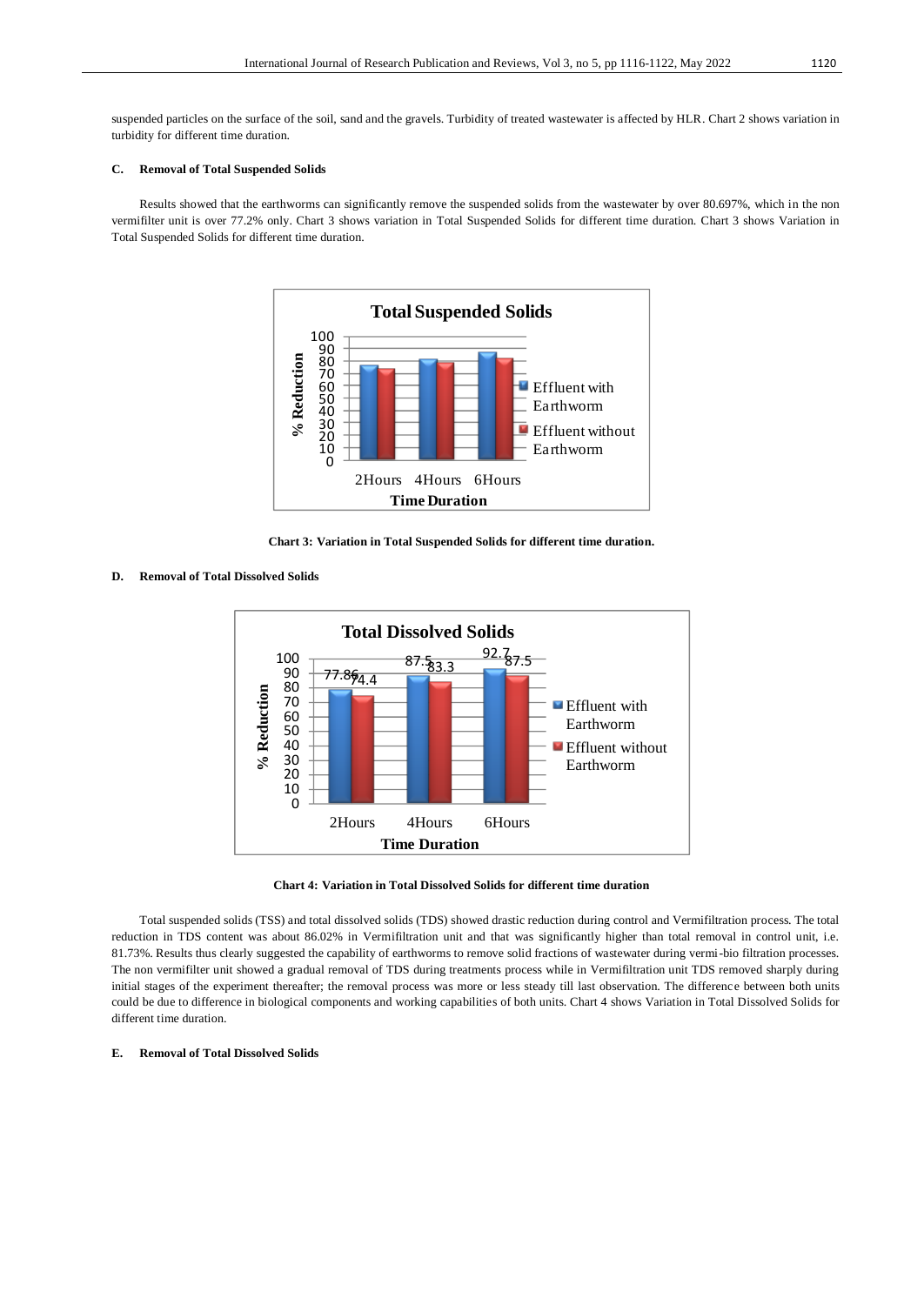

**Chart 4: Variation in Total Dissolved Solids for different time duration**

BOD is also an important indicator of organic load of wastewater. The BOD load in effluents from non vermifilter and Vermifiltration unit was significantly lower than initial levels, but vermi-bio filtration showed more removal efficiency than control unit. Results show that the earthworms can remove BOD (BOD5) loads by over 51.7%. BOD removal in the non vermifilter unit is just around 43.15%. Chart 5 shows Variation in Total Dissolved Solids for different time duration.

#### **F. Removal of Total Dissolved Solids**

Results showed that the average COD removed from the wastewater by earthworms is over 57.3% while that without earthworms is just over 46.6%. COD removal by earthworms is not as significant as the BOD, as but at least much higher than the microbial system.





Again, the enzymes in the gut of earthworms help in the degradation of several of those chemicals which otherwise cannot be decomposed by microbes. Chart 5 shows Variation in Total Dissolved Solids for different time duration.

### **6. CONCLUSION**

Healthy soil is a bio-geological medium acting as an "adsorbent" of organics, inorganic. Any wastewater from the households and commercial organizations can be successfully treated by the earthworms and the technology can also be designed to suit a particular wast ewater. Though significant removal of BOD, COD, TDS and TSS is achieved by the microbial-geological system unaided by earthworms as shown from our study in the non vermifilter kit the system fails to work for longer time as it is frequently choked due to the formation of sludge and colonies of bacteria and fungi (in the vermifilter bed) in the absence of the earthworms. The values obtained from the experimental are well within the limits, shows Vermifiltration system has good performance in treatment of waste water.

This laboratory scale study may allow extension of methodology to applications like controlling water pollution in rural areas. The earthworm production, growth, breed & survive in the moist environment is very well was observed during the process of experiment. Greater interaction with wastewater components also provides better opportunity for the worms to eat all the solids and prevent any sludge formation.

### **REFERENCES**

[1] Damodhar J. G and Rahul K J., "A Pilot Scale Study of Vermi-Biofilter (Vbf) For Residential Quarter Wastewater", Volume 1, Issue 6, 2014, pp 71-76.